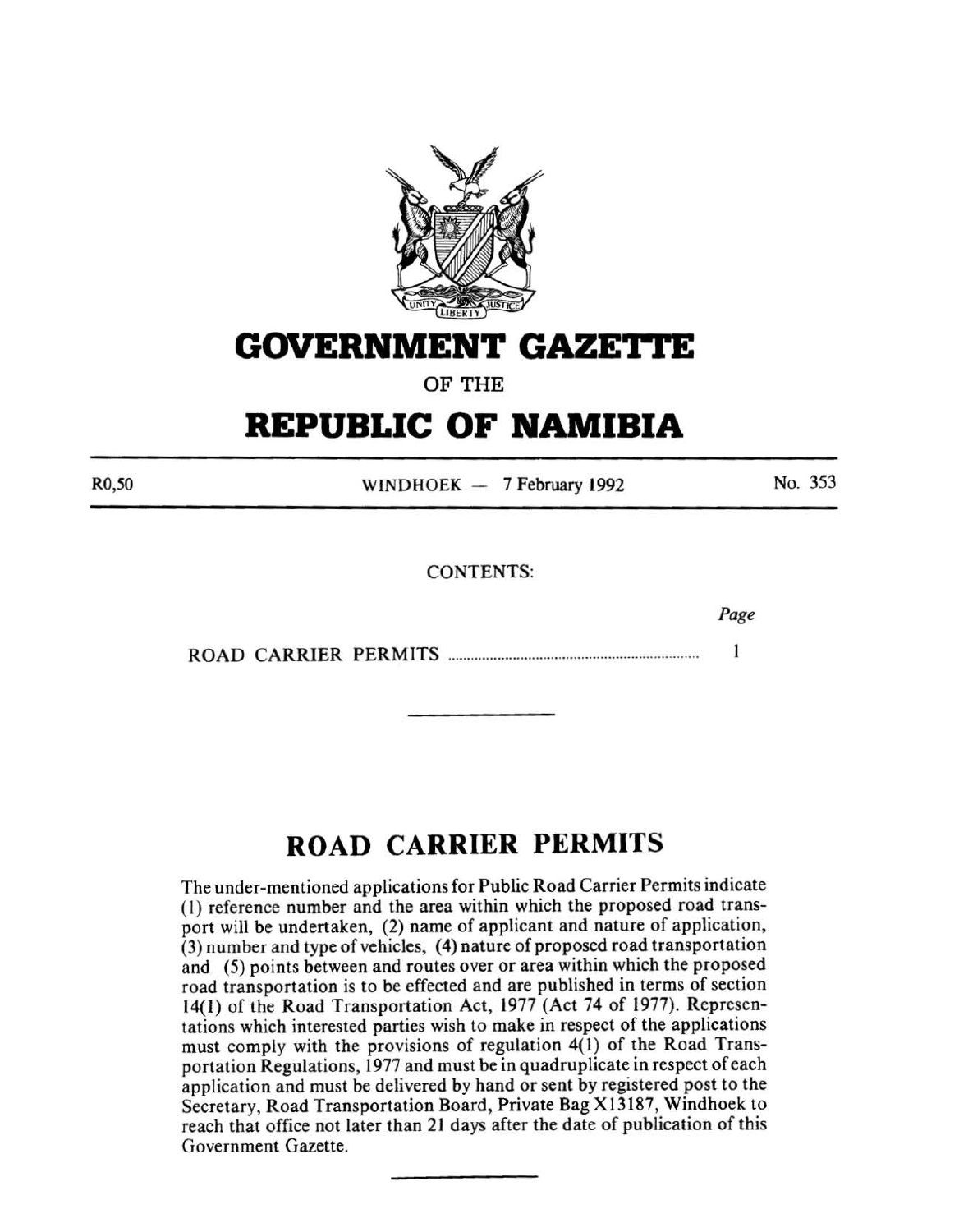#### (1) 05/11/91 91OP702

- (2) **KAZOGUA B., WINDHOEK**  $-$  New application<br>(3) Motor car to be acquired 6 Persons
- to be acquired
- (4) (a) Taxi-passengers and their personal luggage.
- (5) (a) (i) Within Windhoek municipal area.

(1) 05/11/91 910P703

(2) KAZOGUA B.U., WINDHOEK - New application<br>(3) Motor car to be acquired 6 Persons

 $(3)$  Motor car

(4) (a) Taxi-passengers and their personal luggage.

(5) (a) (i) Within Windhoek municipal area.

- (1) 05/11/91 91OP705
- (2) SHOMAGWE M., WINDHOEK  $-$  New application
- (3) Motor car to be acquired 6 Persons
- (4) (a) Taxi-passengers and their personal luggage.
- (5) (a) (i) Within Windhoek municipal area.

#### (1) 05/11/91 910P706

- (2) SHOMAGWE M., WINDHOEK  $-$  New application
- (3) Motor car to be acquired 6 Persons
- (4) (a) Taxi-passengers and their personal luggage.
- (5) (a) (i) Within Windhoek municipal area.
- (1) 05/11/91 910P707
- (2) KATUSUVA F., WINDHOEK  $-$  New application
- (3) Motor car to be acquired 6 Persons
- (4) (a) Taxi-passengers and their personal luggage.
- (5) (a) (i) From Okakarara shopping centre to the terminus at the corner of George Street and Tuin Avenue, Otjiwarongo via the Clemens Kapuuo highway, the Okahandja/Otjiwarongo main road, Voortrekker Str., Bahnhoff Str. and Tuin Avenue and return via the same route.
- $(1)$  05/11/91 91OP708
- (2) KATUSUVA F., WINDHOEK  $-$  New application
- (3) Motor car to be acquired 6 Persons
- (4) (a) Taxi-passengers and their personal luggage.
- (5) (a) (i) Within Windhoek municipal area.

-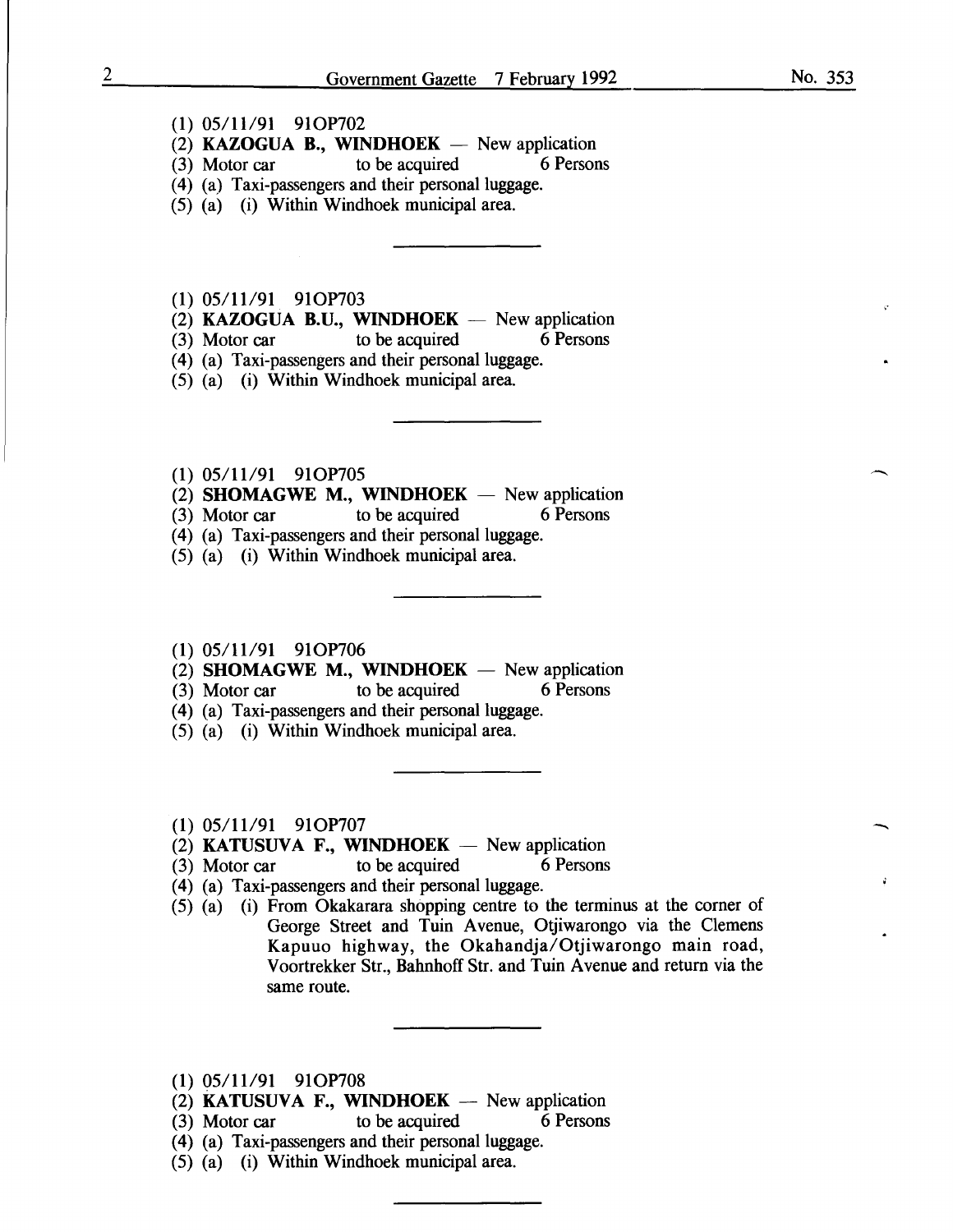- (1) 05/11/91 910P709
- (2) KAHUURE E., WINDHOEK New application<br>
(3) Motor car to be acquired 5 Persons
- $(3)$  Motor car
- ( 4) (a) Taxi-passengers and their personal luggage.
- (5) (a) (i) Within Gobabis municipal area.
- (1) 06/11/91 91OP711
- (2) **NDJAVERA S.V., WINDHOEK**  $-$  New application (3) Motor car to be acquired 6 Persons
- $(3)$  Motor car to be acquired
- (4) (a) Taxi-passengers and their personal luggage.
- (5) (a) (i) Within Gobabis municipal area.
- (1) 06/11/91 910P712
- (2) TJITJO JPSK, WINDHOEK  $-$  New application
- (3) N 6580 W Motor car 5 Persons
- (4) (a) Taxi-passengers and their personal luggage.
- (5) (a) (i) Within Windhoek municipal area.
- (1) 06/11/91 910P713
- (2) **KAHIRIRI J., WINDHOEK** New application (3) Motor car to be acquired 6 Person
- (3) Motor car to be acquired 6 Persons
- (4) (a) Taxi-passengers and their personal luggage.
- (5) (a) (i) Within Windhoek municipal area.
- (1) 06/11/91 910P714
- (2) **KAHIRIRI J., WINDHOEK** New application<br>(3) Motor car to be acquired 6 Persons
- (3) Motor car to be acquired
- (4) (a) Taxi-passengers and their personal luggage.
- (5) (a) (i) Within Gobabis municipal area.
- (1) 06/11/91 910P715
- (2) **KAHIRIRI J., WINDHOEK** New application<br>(3) Motor car to be acquired 6 Persons
- $(3)$  Motor car to be acquired
- (4) (a) Taxi-passengers and their personal luggage.
- (5) (a) (i) Within Windhoek municipal area.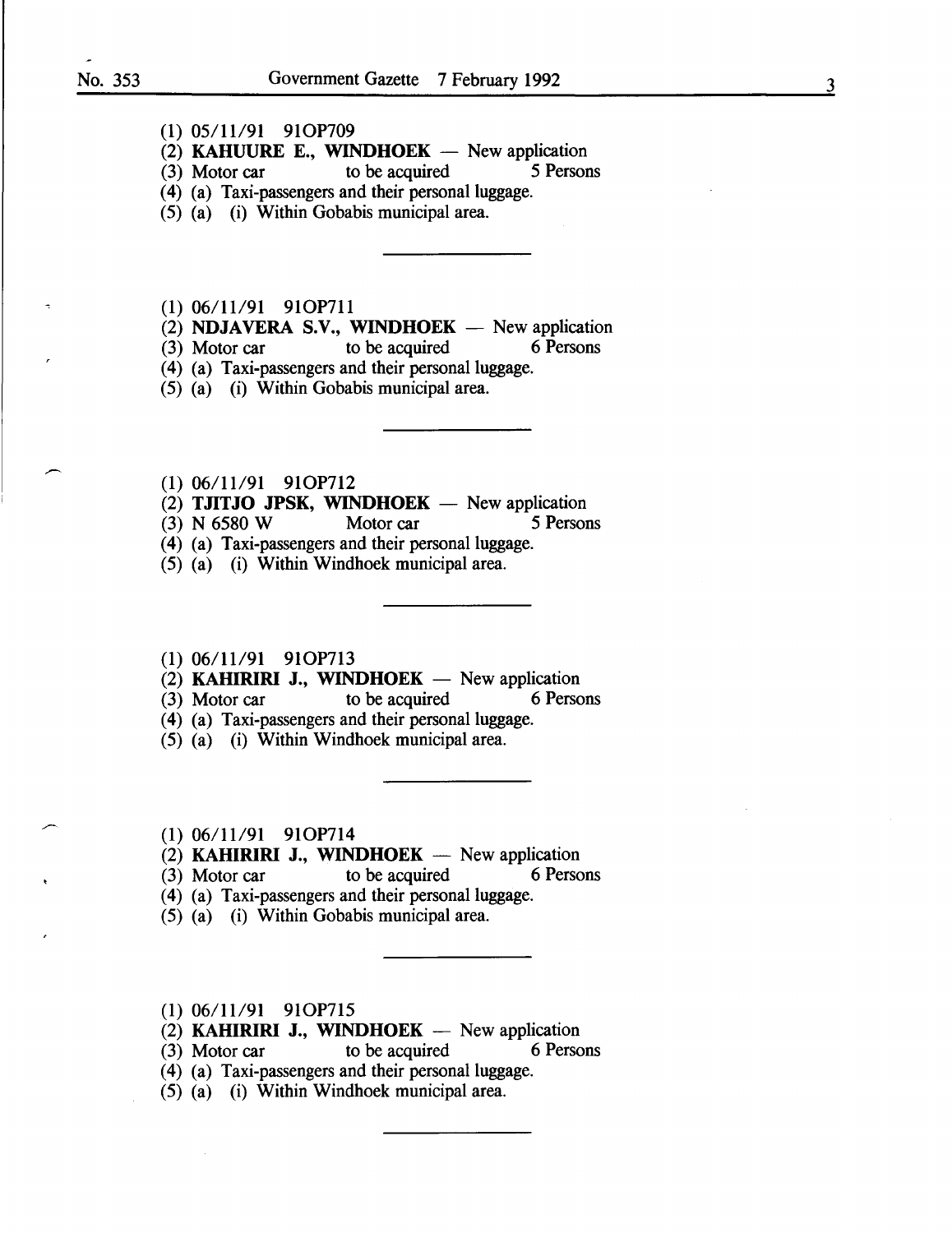- **(1)** 06/11/91 910P716
- $(2)$  **KAHIRIRI J., WINDHOEK** New application
- (3) Motor car to be acquired 6 Persons
- (4) (a) Taxi-passengers and their personal luggage.
- (5) (a) (i) Within Gobabis municipal area.
- **(1)** 06/11/91 910P717
- $(2)$  **TJIPURA A.M., WINDHOEK** New application
- (3) Motor car to be acquired 6 Persons
- (4) (a) Taxi-passengers and their personal luggage.
- (5) (a) (i) Within Windhoek municipal area.
- (1) 06/11/91 910P718
- $(2)$  **HEPUNDJUA S.U., WINDHOEK** New application
- (3) Motor car to be acquired 6 Persons
- (4) (a) Taxi-passengers and their personal luggage.
- (5) (a) (i) Within Windhoek municipal area.

#### **(1)** 06/11/91 910P719

- (2) **TJIJAUNDJA H., WINDHOEK**  $-$  New application
- (3) Motor car to be acquired 6 Persons
- (4) (a) Taxi-passengers and their personal luggage.
- (5) (a) (i) Within Windhoek municipal area.
- **(1)** 07/11/91 910P720
- $(2)$  **KAZARONDA A., WINDHOEK** New application
- (3) Motor car to be acquired 6 Persons
- (4) (a) Taxi-passengers and their personal luggage.
- (5) (a) (i) Within Windhoek municipal area.
- (1) 07/11/91 910P721
- (2) **KAZARONDA A., WINDHOEK**  $-$  New application
- (3) Motor car to be acquired 6 Persons
- (4) (a) Taxi-passengers and their personal luggage.
- (5) (a) (i) Within Windhoek municipal area.

-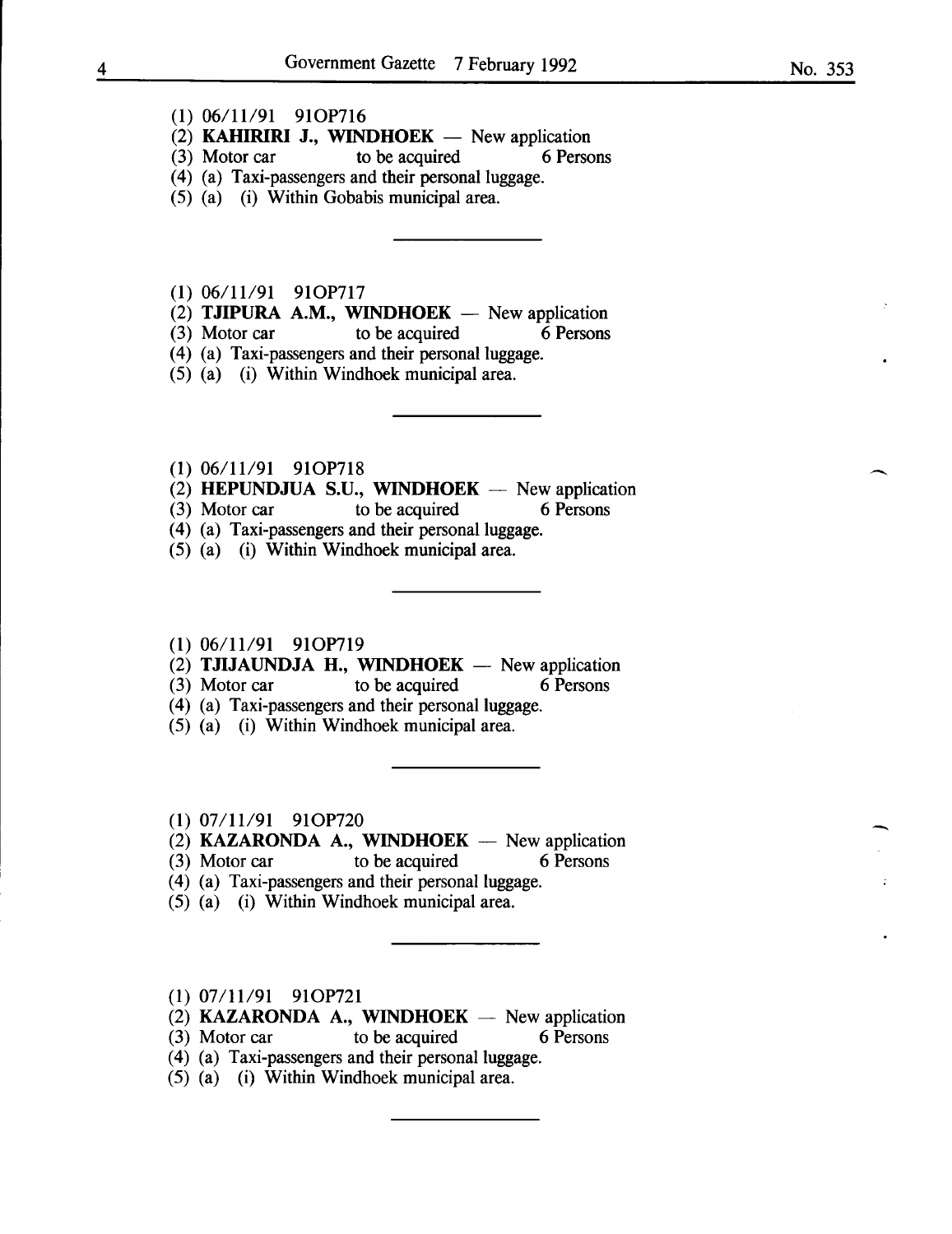-

-

(1) 10/10/91 910P722

# (2) COUNTRY CARRIERS CC., WINDHOEK - New application (3) CY 115407 S/trailer 40000 kg

- (3) CY 115407 S/trailer 40000 kg<br>CY 116416 S/trailer 40000 kg CY 116416 S/trailer 40000 kg<br>CAR 4080 S/trailer 40000 kg CAR 4080 S/trailer 10000 kg<br>CAR 8093 S/trailer 133000 kg CAR 8093 S/trailer 33000 kg<br>CAR 1389 S/trailer 42000 kg CAR 1389 S/trailer 12000 kg<br>CV 22133 S/trailer 10000 kg CV 22133 S/trailer 40000 kg<br>CV 3434 S/trailer 45000 kg CV 3434
- $(4)$  (a) Own frozen fish.
	- (b) Exempted goods as set out in Government Notice AG 100 of 3 November 1989.
- (5) (a) (i) From a place on the border of Namibia with a neighbouring country through Namibia to another place on the border of Namibia with a neighbouring country.
	- (b) (i) From a place on the border of Namibia with a neighbouring country through Namibia to another place on the border of Namibia with a neighbouring country.

#### (1) 07/11/91 910P723

- (2) **KATUUO S., WINDHOEK** New application<br>(3) Motor car to be acquired 6 Persons
- $(3)$  Motor car to be acquired
- (4) (a) Taxi-passengers and their personal luggage.
- (5) (a) (i) Within Windhoek municipal area.

#### (1) 07111/91 910P725

- (2) IITA A.J., WINDHOEK  $-$  New application
- (3) Motor car to be acquired 6 Persons
- ( 4) (a) Taxi-passengers and their personal luggage.
- (5) (a) (i) Within Windhoek municipal area.

#### (1) 08/11/91 910P726

- (2) KUZATJIKE T., WINDHOEK  $-$  New application
- (3) Mini-bus to be acquired 10 Persons Mini-bus to be acquired 10 Persons
- (4) (a) Taxi-passengers and their personal luggage.
- (5) (a) (i) Within Windhoek municipal area.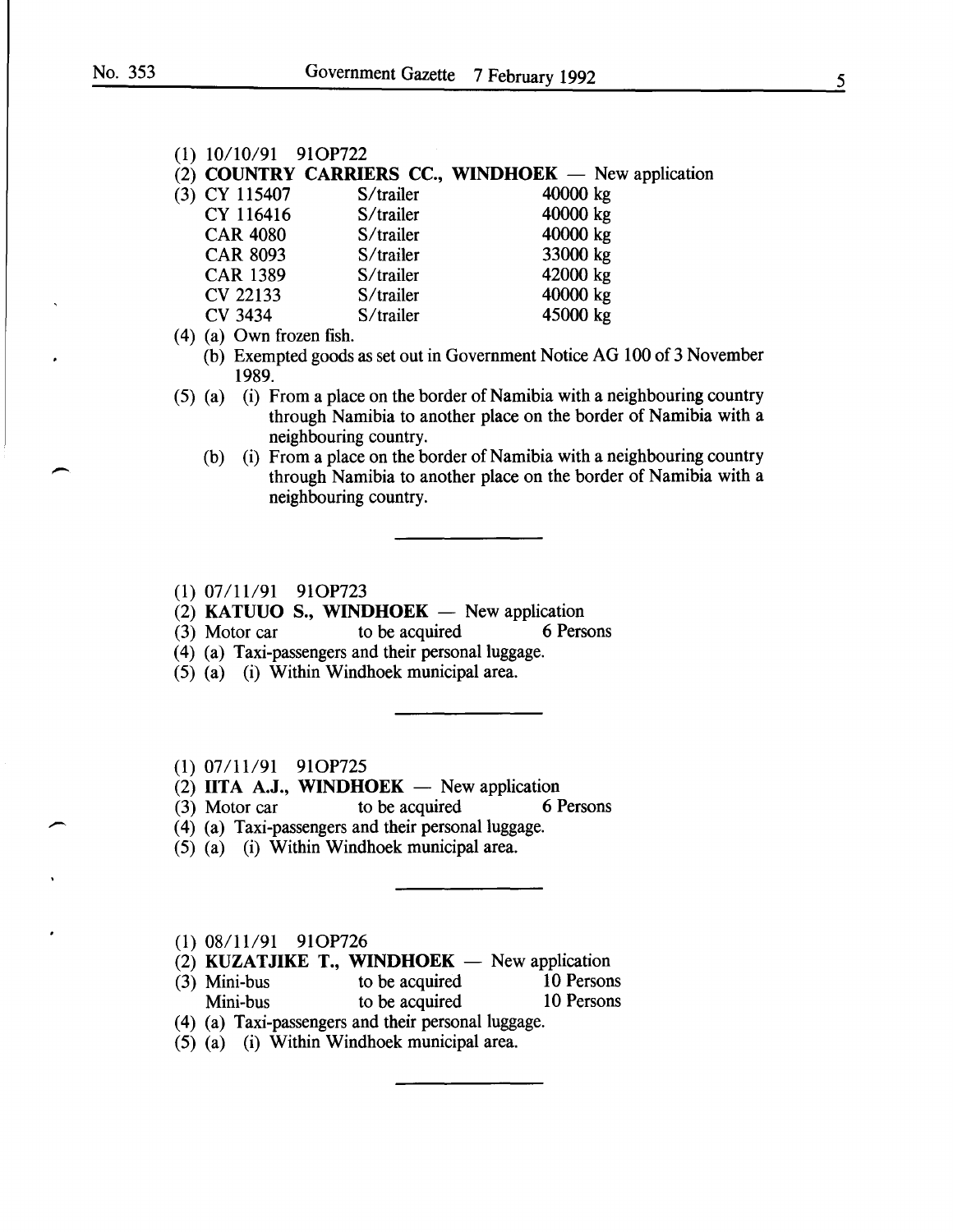#### (1) 08/11/91 91OP728

(2) HINDJOU D., WINDHOEK  $-$  New application

| $(3)$ Mini-bus | to be acquired                                                              | 19 Persons |
|----------------|-----------------------------------------------------------------------------|------------|
| Mini-bus       | to be acquired                                                              | 19 Persons |
| Mini-bus       | to be acquired                                                              | 10 Persons |
|                | $745.75.$ The state correspondent of the second contract the correspondence |            |

- (4) (a) Taxi-passengers and their personal luggage.
- (5) (a) (i) Within Windhoek municipal area.

#### (1) 08/11/91 910P729

# (2) **MUTJAVIKUA W., WINDHOEK** - New application (3) Mini-bus to be acquired 10 Persons

- (3) Mini-bus to be acquired 10 Persons<br>
Mini-bus to be acquired 19 Persons Mini-bus to be acquired 19 Persons<br>
Mini-bus to be acquired 10 Persons to be acquired
- (4) (a) Taxi-passengers and their personal luggage.
- (5) (a) (i) Within Windhoek municipal area.

#### (1) 07/11/91 91OP730

- (2) HIKUAMA R., WINDHOEK  $-$  New application
- (3) Mini-bus to be acquired 10 Persons Mini-bus to be acquired 10 Persons
- (4) (a) Taxi-passengers and their personal luggage.
- (5) (a) (i) Within Windhoek municipal area.

#### (1) 08/11/91 910P731

- (2) JANKA C.R., WINDHOEK  $-$  New application
- (3) Motor car to be acquired 6 Persons
- (4) (a) Taxi-passengers and their personal luggage.
- (5) (a) (i) Within Windhoek municipal area.

#### (1) 08/11/91 91OP732

(2) **NDJAVERA J.V., WINDHOEK**  $-$  New application (3) Motor car to be acquired 6 Persons

- (3) Motor car to be acquired 6 Persons
- (4) (a) Taxi-passengers and their personal luggage.
- (5) (a) (i) Within Windhoek municipal area.
- (1) 08/11/91 910P733
- (2) TJAZERUA N.R., WINDHOEK  $-$  New application
- (3) Motor car to be acquired 6 Persons
- $(4)$   $(a)$  Taxi-passengers and their personal luggage.
- (5) (a) (i) Within Windhoek municipal area.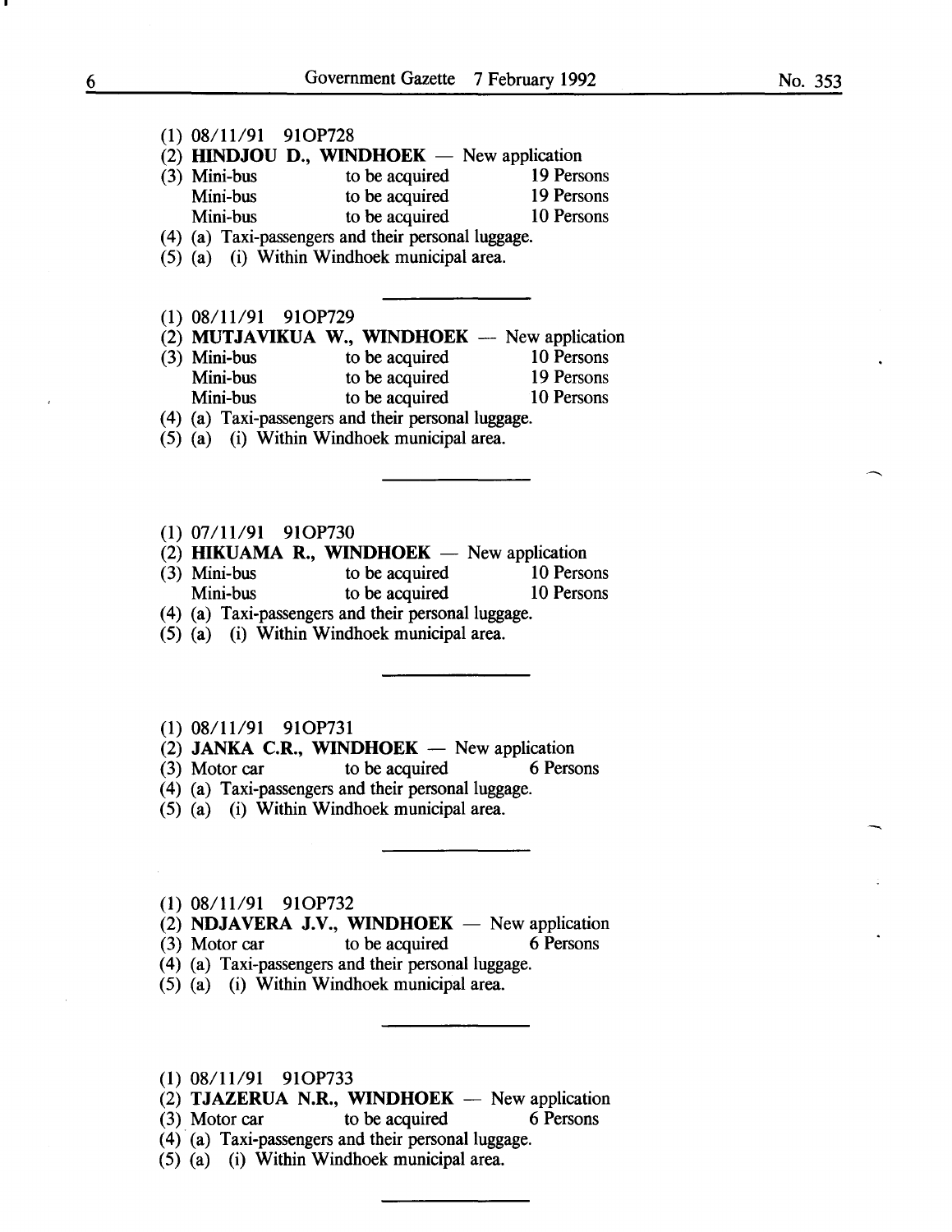- (1) 08/11/91 910P734
- (2) **KAVANDARA O.U., WINDHOEK** New application (3) Motor car to be acquired 6 Persons
- to be acquired
- ( 4) (a) Taxi-passengers and their personal luggage.
- (5) (a) (i) Within Windhoek municipal area.
- (1) 11/11/91 91OP737
- (2) UREMENA D.K., WINDHOEK  $-$  New application (3) Motor car to be acquired 6 Persons
- to be acquired  $\overline{6}$  Persons
- (4) (a) Taxi-passengers and their personal luggage.
- (5) (a) (i) Within Windhoek municipal area.
- 
- $(1)$  11/11/91 91OP738<br>
(2) UREMENA D.K., WINDHOEK New application<br>
(3) Mater and the he agained 6 Persons
	- $(3)$  Motor car to be acquired 6 Persons
	- (4) (a) Taxi-passengers and their personal luggage.
	- (5) (a) (i) Within Windhoek municipal area.
	- (1) 11/11/91 910P739
	- (2) **TJEJA U., WINDHOEK** New application<br>(3) Motor car to be acquired 6 Persons
	- $(3)$  Motor car to be acquired
	- (4) (a) Taxi-passengers and their personal luggage.
	- (5) (a) (i) Within Windhoek municipal area.
	- (1) 11/11/91 910P740
	- (2) **TJEJA U., WINDHOEK** New application<br>(3) Motor car to be acquired 6 Persons
	- $(3)$  Motor car
	- (4) (a) Taxi-passengers and their personal luggage.
	- (5) (a) (i) Within Windhoek municipal area.
	- (1) 11/11/91 910P742
	- (2) CUNHA I.S., WINDHOEK New application<br>
	(3) N 41874 W Motor car 5 Persons
	- $(3)$  N 41874 W Motor car
	- (4) (a) Taxi-passengers and their personal luggage.
	- (5) (a) (i) Within Windhoek municipal area.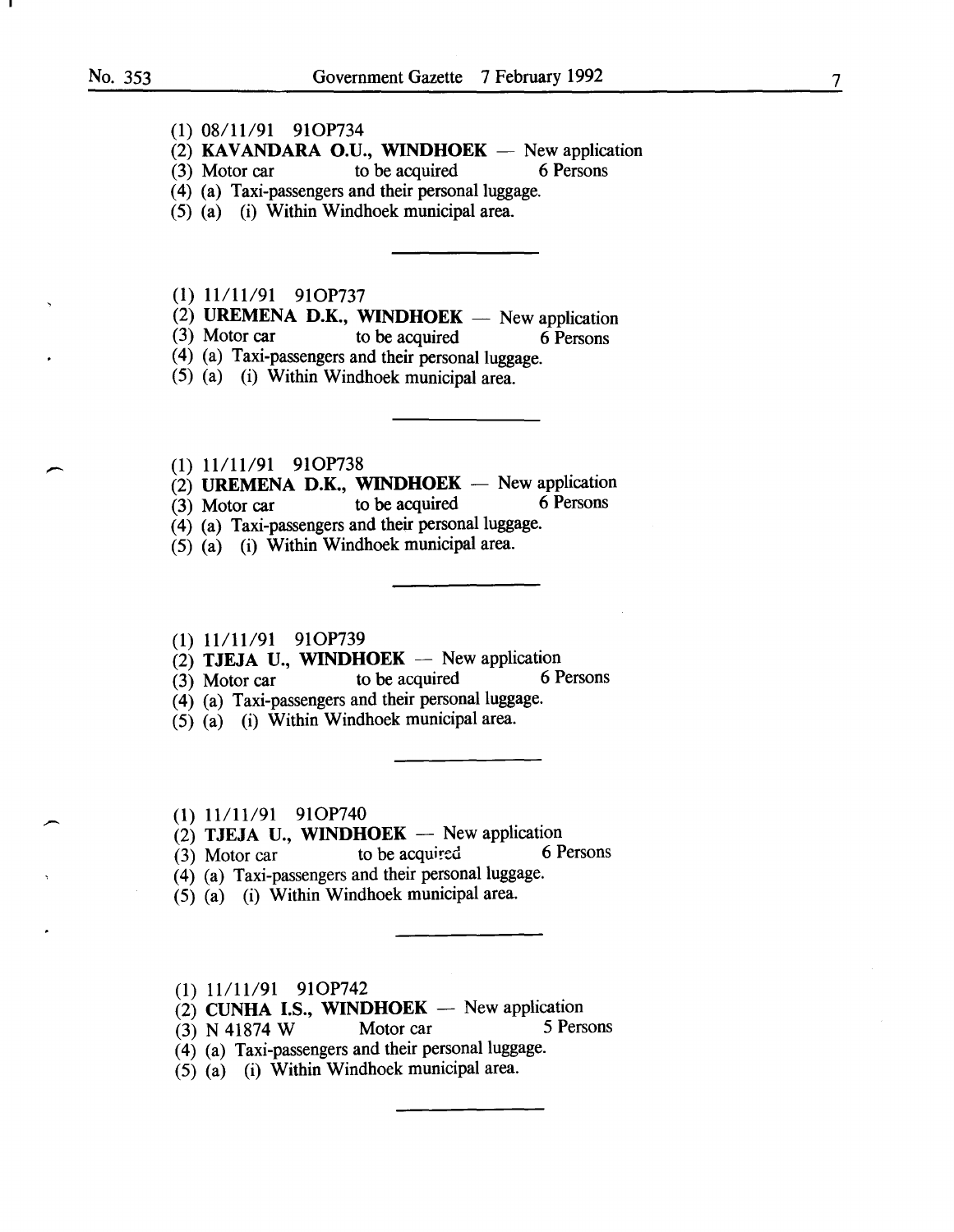- $(1)$   $11/11/91$  91OP743
- (2) KANGOOTUI M., WINDHOEK  $-$  New application
- (3) Motor car to be acquired 6 Persons
- (4) (a) Taxi-passengers and their personal luggage.
- (5) (a) (i) Within Windhoek municipal area.

 $(1)$  12/11/91 91OP744

- (2) ISASKAR R., WINDHOEK  $-$  New application
- (3) Motor car to be acquired 6 Persons
- (4) (a) Taxi-passengers and their personal luggage.
- (5) (a) (i) Within Windhoek municipal area.
- $(1)$  13/11/91 91OP746
- (2) KANGUVI P., WINDHOEK  $-$  New application
- (3) Motor car to be acquired 6 Persons
- (4) (a) Taxi-passengers and their personal luggage.
- (5) (a) (i) Within Windhoek municipal area.

#### $(1)$  13/11/91 91OP747

- $(2)$  TJAVEONDJA H., WINDHOEK New application
- (3) Motor car to be acquired 6 Persons
- (4) (a) Taxi-passengers and their personal luggage.
- (5) (a) (i) Within Windhoek municipal area.
- $(1)$  13/11/91 91OP748
- (2) **KANGUVI J., WINDHOEK** New application (3) Motor car to be acquired 6 Persons
	-
- (4) (a) Taxi-passengers and their personal luggage.
- (5) (a) (i) Within Windhoek municipal area.
- $(1)$  13/11/91 91OP749
- $(2)$  KANDINGUA A., WINDHOEK New application
- (3) Motor car to be acquired 6 Persons
- (4) (a) Taxi-passengers and their personal luggage.
- (5) (a) (i) Within Windhoek municipal area.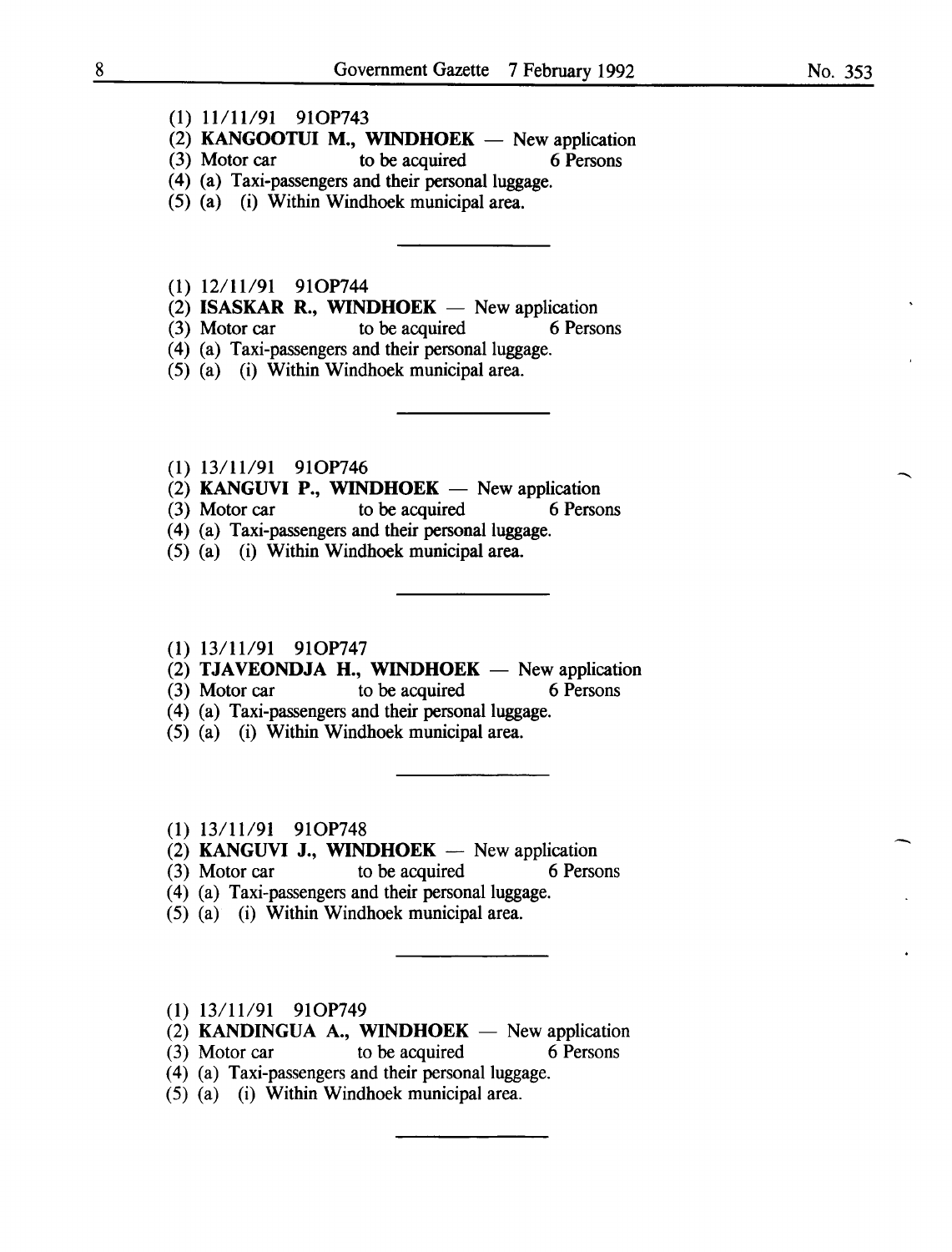- (1) 13/11/91 910P750
- (2) **KAMUARUUMA U., WINDHOEK** New application (3) Motor car to be acquired 6 Persons
- to be acquired 6 Persons
- (4) (a) Taxi-passengers and their personal luggage.
- (5) (a) (i) Within Wmdhoek municipal area.

(1) 14/11/91 910P752

- (2) PUUAHEE O., WINDHOEK New application<br>
(3) Motor car to be acquired 6 Persons
- $(3)$  Motor car to be acquired
- (4) (a) Taxi-passengers and their personal luggage.
- (5) (a) (i) Within Windhoek municipal area.
- (1) 14/11/91 910P753
- (2) PUUAHEE N., WINDHOEK  $-$  New application
- (3) N 3059 W Motor car 6 Persons
- (4) (a) Taxi-passengers and their personal luggage.
- (5) (a) (i) Within Windhoek municipal area.
- (1) 14/11/91 91OP754
- (2) MUTJEVIKUA E., WINDHOEK  $-$  New application
- (3) N 24319 W Motor car 6 Persons
- (4) (a) Taxi-passengers and their personal luggage.
- (5) (a) (i) Within Windhoek municipal area.
- (1) 14/11/91 91OP755
- $(2)$  TRANSWORLD CARGO (PTY) LTD., WINDHOEK New application
- (3) N 13429 W Trailer N 13945 W Trailer N 68812 W Trailer N 1693 W Lorry Ref. S/Trailer to be acquired 25800 kg 24500 kg 14517 kg 14800 kg 25000 kg
- ( 4) (a) Goods all classes.
- (5) (a) (i) From a place on the border of Namibia with a neighbouring country to places situated within Namibia.
	- (ii) From places situated within Namibia to places situated on the border of Namibia with neighbouring countries.
	- (iii) Within the borders of the Republic of Namibia.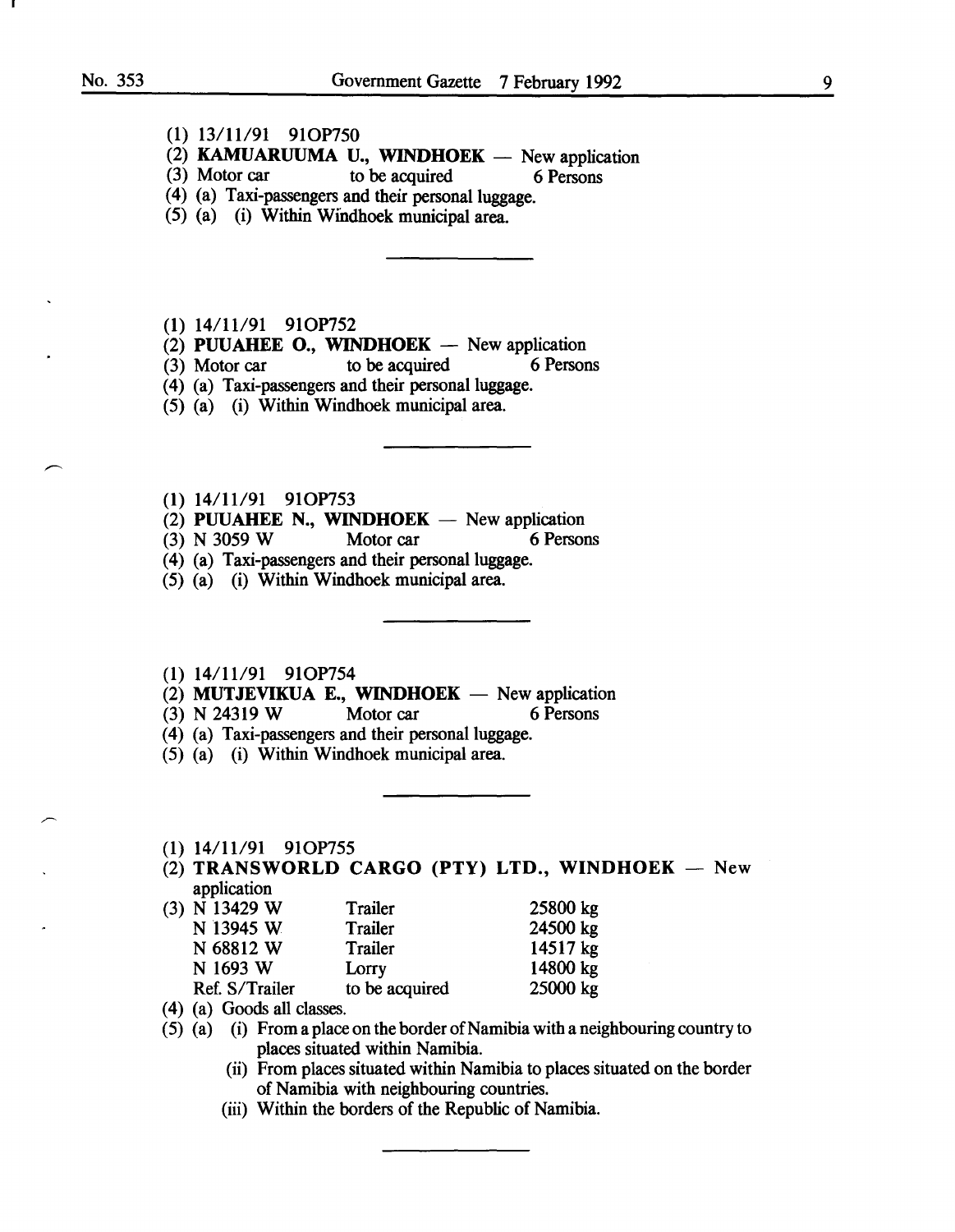-

- (1) 14/11/91 910P756
- (2) TJIRONGO G., WINDHOEK  $-$  Replacement of N 49964 W six seater motor car.
- (3) N 43328 W Mini-bus 9 Persons
- (4) (a) Taxi-passengers and their personal luggage.
- (5) (a) (i) Within Windhoek municipal area.

- (1) 14/11/91 910P757
- (2) BAILEY'S TRANSPORT (PTY) LTD., WINDHOEK  $-$  Additional vehicles.
- (3) N 27127 W Bus N 58499 W Bus<br>N 42020 W Bus  $N$  42020 W N 34100 W Bus 23 Persons 35 Persons 85 Persons 78 Persons

(4) (a) As per the attached annexure "A".

(5) (a) (i) As per the attached annexure "A".

#### "A"

1. Persons and their personal luggage - From stop no. 1 at the South West Star Hotel, Chrysler Street, Khomasdal, Windhoek to the parking lot next to a tree across the road from Namibia Hardware, Bahnhof Street, Rehoboth (stop 7) via the undermentioned route and stops:

Chrysler Street, Mercedes Street, Sterling Street, Pietersen Street, cross over Rand Street, along Pietersen Street, Okahandja Road, John Meinert Street, Tal Street to stop no. 2 opposite the Taxi Rank, then further along Tal Street, Thrift Street, Republic Road, Daimler Street, Joules Street, Parsons Road to stop no. 3, then further along Parsons Street, Republic Road, the Windhoek/Rehoboth main road to Rehoboth until the junction of Bahnhof Street with the Windhoek/ Rehoboth/Mariental main road in Rehoboth, left into Bahnhof Street, right into an unnamed street just before Reho Welcome Market to the rank opposite Reho Welcome Market, stop 4, further along the unnamed street to the point where it joins the unnamed tum off from the Windhoek/Rehoboth/Mariental main road, right in an unnamed road until it joins the Windhoek/Rehoboth/Mariental main road, left into the Windhoek/Rehoboth/Mariental main road until it tum off at the Echo Restaurant, left into an unnamed road to the rank opposite the Echo Restaurant, stop 5, further along the unnamed road until the first tum off to the left is reached, left into that unnamed road to the rank opposite Captain Hermanus van Wyk Memorial Hall, stop 6, further along the unnamed road to the junction with Bahnhof Street, right into Bahnhof Street to the rank next to a tree opposite Namibia Hardware, stop 7, and return via the same route.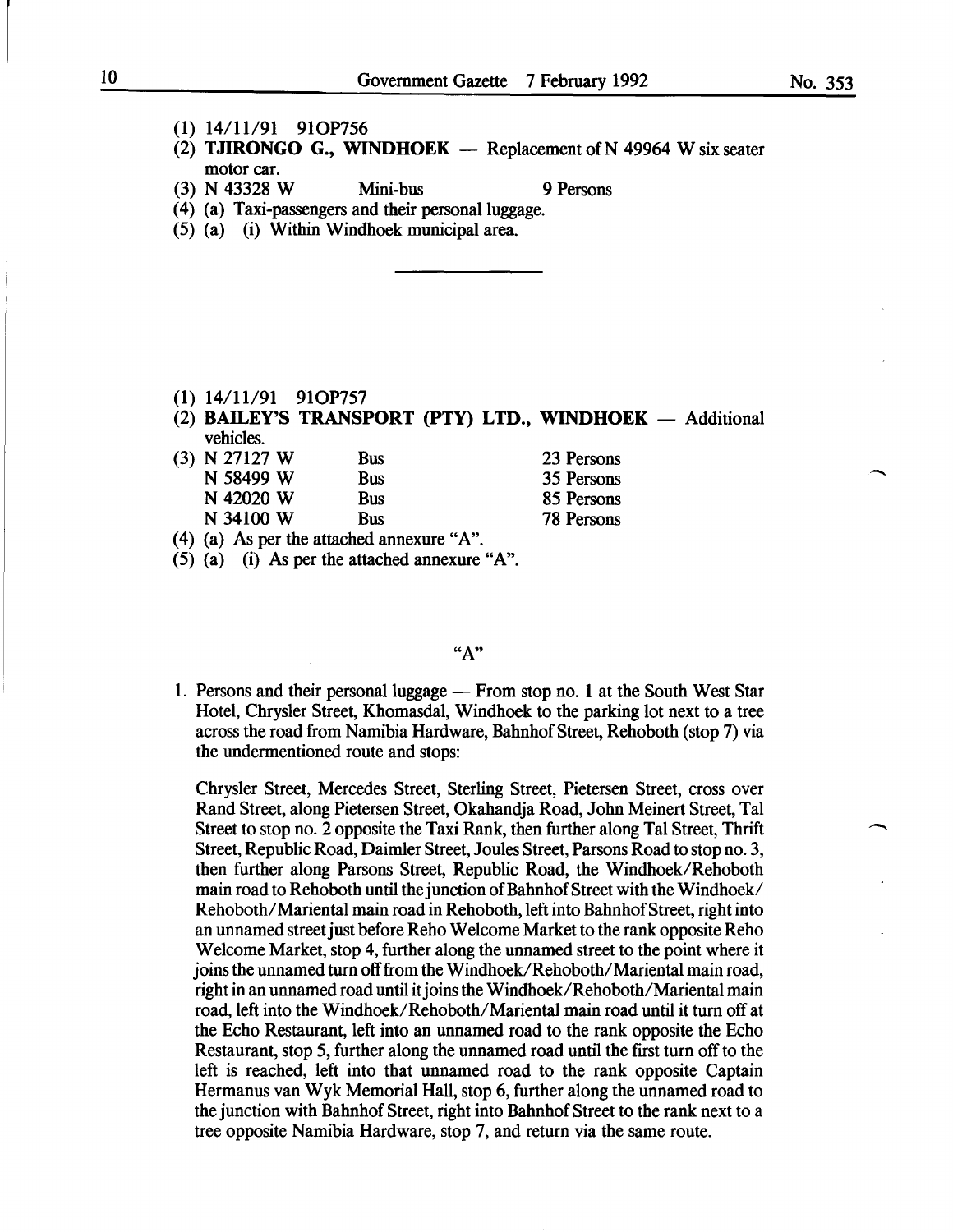#### Time-table

|                  | <b>Forward Journey - Monday to Friday</b>  |                |       |
|------------------|--------------------------------------------|----------------|-------|
| <b>Departure</b> |                                            | <b>Arrival</b> |       |
| Stop 1           | 17:30                                      | Stop 2         | 17:35 |
| Stop 2           | 17:40                                      | Stop 3         | 17:45 |
| Stop 3           | 17:50                                      | Stop 4         | 18:50 |
| Stop 4           | 18:52                                      | Stop 5         | 18:45 |
| Stop 5           | 18:55                                      | Stop 6         | 18:57 |
| Stop 6           | 18:58                                      | Stop 7         | 19:00 |
|                  | <b>Forward Journey — Saturday</b>          |                |       |
| <b>Departure</b> |                                            | <b>Arrival</b> |       |
| Stop 1           | 12:45                                      | Stop 2         | 12:50 |
| Stop 2           | 12:55                                      | Stop 3         | 13:00 |
| Stop 3           | 13:05                                      | Stop 4         | 14:05 |
| Stop 4           | 14:07                                      | Stop 5         | 14:09 |
| Stop 5           | 14:10                                      | Stop 6         | 14:12 |
| Stop 6           | 14:13                                      | Stop 7         | 14:15 |
|                  | <b>Return Journey — Monday to Saturday</b> |                |       |
| <b>Departure</b> |                                            | <b>Arrival</b> |       |
| Stop 7           | 06:00                                      | Stop 6         | 06:02 |
| Stop 6           | 06:05                                      | Stop 5         | 06:07 |
| Stop 5           | 06:10                                      | Stop 4         | 06:12 |
| Stop 4           | 06:15                                      | Stop 3         | 07:15 |
| Stop 3           | 07:17                                      | Stop 2         | 07:22 |
| Stop 2           | 07:25                                      | Stop 1         | 07:30 |
|                  |                                            |                |       |

#### **Tariff**

To be agreed with the passengers.

2. Persons and their personal luggage  $-$  From the undermentioned bus stops  $1 - 7$ to the undermentioned bus stops  $8 - 11$  and return via the same route as well as the conveyance of such passengers and luggage between the mentioned bus stops on the said route, from bus stop 1 next to the South West Star Hotel in Chrysler Street, Khomasdal, Windhoek via Chrysler Street, Mercedes Street, Sterling Street, Pietersen Street, Okahandja Road, John Meinert Street and Tal Street to bus stop 2 opposite the taxi rank in Tal Street, further along Tal Street, Thrift Street, Republic Road, Daimler Street, Joule Street and Parsons Road, to bus stop 3 in Parsons Road, further along Parsons Road and Republic Road to the junction with the Windhoek/Rehoboth main road, then along the main road to bus stop 4 opposite the tum off to Luiperdsvallei, then further along the Windhoek/Rehoboth main road to bus stop 5 opposite the Aris Hotel, then further along the Windhoek/Rehoboth main road to bus stop 6 at the tum off to the Oamites mine, then along the access road and unnamed roads to bus stop 7 at the Oamites mine, then return along the same route to the Windhoek/Rehoboth main road, then along the Windhoek/Rehoboth main road to the junction of Bahnhof Street with the Windhoek/Rehoboth/Mariental main road in Rehoboth, then left into Bahnhof Street to the junction with an unnamed road just before Reho Welcome Market is reached, then right into the mentioned unnamed road to bus stop 8 opposite Reho Welcome Market, then further along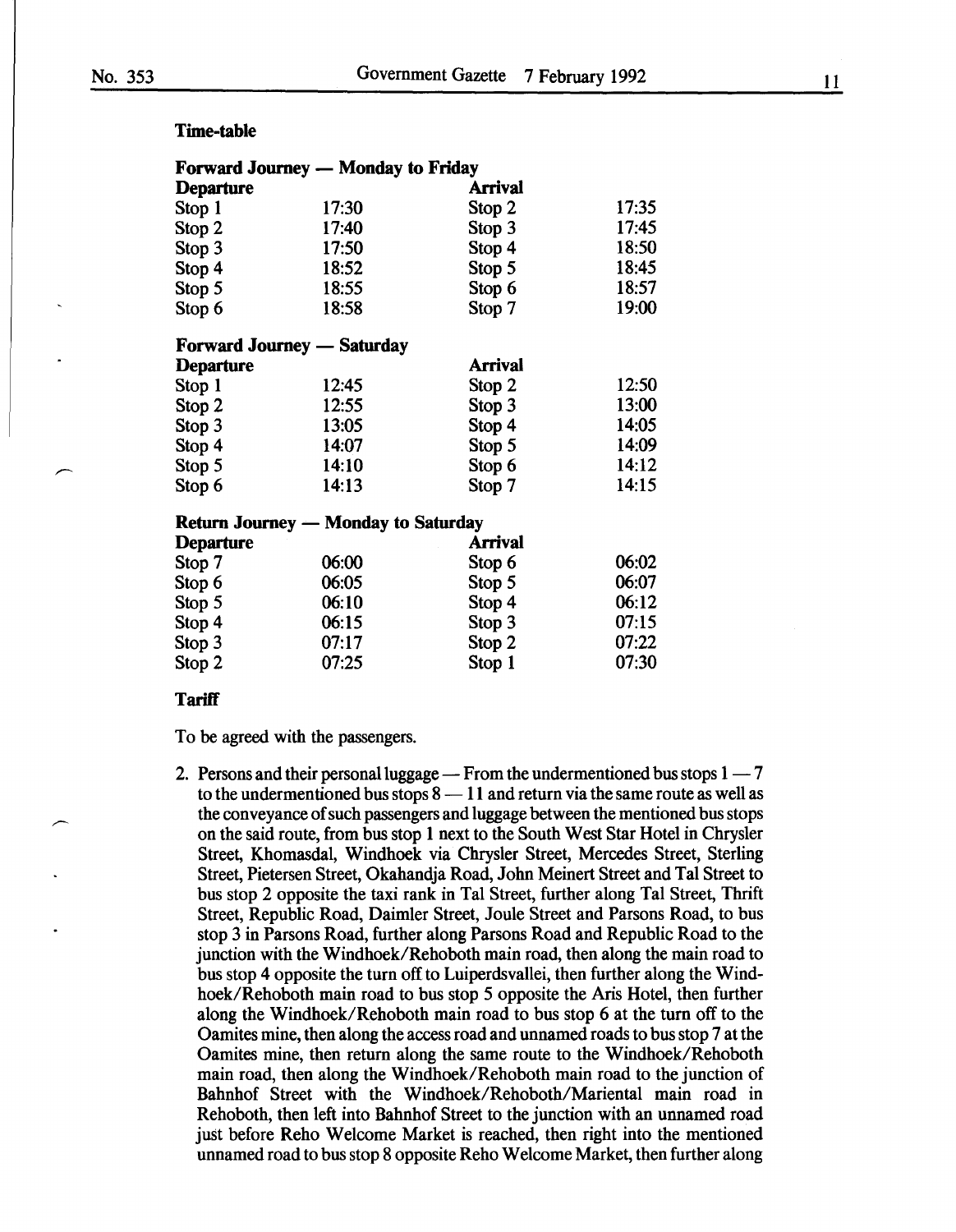the unnamed road to the junction with another unnamed road, right into the last mentioned unnamed road to the point where it joins the Windhoek/Rehoboth/ Mariental main road, then with the main road to the tum off along an unnamed road leading to the Echo Restaurant, then along the unnamed road to bus stop 9, opposite Echo Restaurant, then further along the last mentioned unnamed road to the junction with the first mentioned unnamed road which turns off to the left, then left along the said unnamed road to bus stop 10 opposite the Captain Hermanus van Wyk Memorial Hall, then further along the said unnamed road to the junction with Bahnhof Street, then right into Bahnhof road to bus stop 11 opposite Namibia Hardware and return via the same route.

#### Time-table

|                  | Forward Journey — Sunday to Friday         |                |       |
|------------------|--------------------------------------------|----------------|-------|
| <b>Departure</b> |                                            | <b>Arrival</b> |       |
| Stop 1           | 18:00                                      | Stop 2         | 18:10 |
| Stop 2           | 18:20                                      | Stop 3         | 18:25 |
| Stop 3           | 18:30                                      | Stop 4         | 18:35 |
| Stop 4           | 18:36                                      | Stop 5         | 18:51 |
| Stop 5           | 18:52                                      | Stop 6         | 18:57 |
| Stop 6           | 18:58                                      | Stop 7         | 19:28 |
| Stop 7           | 19:29                                      | Stop 8         | 19:59 |
| Stop 8           | 20:00                                      | Stop 9         | 20:02 |
| Stop 9           | 20:03                                      | Stop 10        | 20:05 |
| Stop 10          | 20:07                                      | Stop 11        | 20:10 |
|                  | <b>Forward Journey — Saturdays</b>         |                |       |
| <b>Departure</b> |                                            | <b>Arrival</b> |       |
| Stop 1           | 13:00                                      | Stop 2         | 13:10 |
| Stop 2           | 13:20                                      | Stop 3         | 13:25 |
| Stop 3           | 13:30                                      | Stop 4         | 13:35 |
| Stop 4           | 13:36                                      | Stop 5         | 13:51 |
| Stop 5           | 13:52                                      | Stop 6         | 13:57 |
| Stop 6           | 13:58                                      | Stop 7         | 14:28 |
| Stop 7           | 14:29                                      | Stop 8         | 14:59 |
| Stop 8           | 15:00                                      | Stop 9         | 15:02 |
| Stop 9           | 15:03                                      | Stop 10        | 15:05 |
| Stop 10          | 15:07                                      | Stop 11        | 15:10 |
|                  | <b>Return Journey — Monday to Saturday</b> |                |       |
| <b>Departure</b> |                                            | <b>Arrival</b> |       |
| Stop 11          | 05:20                                      | Stop 10        | 05:22 |
| Stop 10          | 05:25                                      | Stop 9         | 05:28 |
| Stop 9           | 05:30                                      | Stop 8         | 05:32 |
| Stop 8           | 05:35                                      | Stop 7         | 06:00 |
| Stop 7           | 06:01                                      | Stop 6         | 06:27 |
| Stop 6           | 06:28                                      | Stop 5         | 06:33 |
| Stop 5           | 06:34                                      | Stop 4         | 06:49 |
| Stop 4           | 06:50                                      | Stop 3         | 06:55 |
| Stop 3           | 07:00                                      | Stop 2         | 07:05 |
| Stop 2           | 07:10                                      | Stop 1         | 07:15 |

-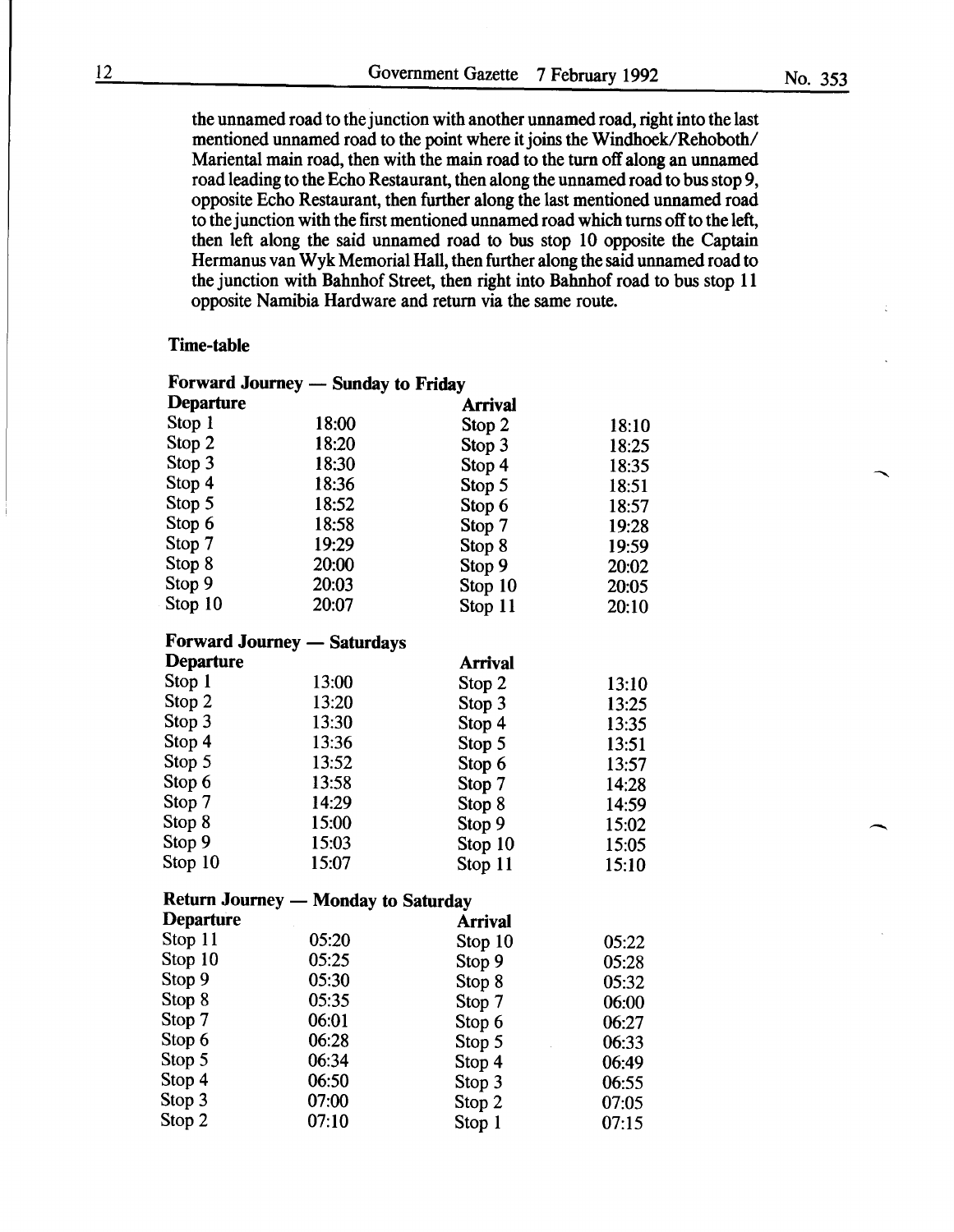| <b>Return Journey — Sundays</b> |       |                |       |  |  |
|---------------------------------|-------|----------------|-------|--|--|
| <b>Departure</b>                |       | <b>Arrival</b> |       |  |  |
| Stop 11                         | 16:00 | Stop 10        | 16:02 |  |  |
| Stop 10                         | 16:05 | Stop 9         | 16:08 |  |  |
| Stop 9                          | 16:10 | Stop 8         | 16:12 |  |  |
| Stop 8                          | 16:15 | Stop 7         | 16:40 |  |  |
| Stop 7                          | 16:41 | Stop 6         | 17:07 |  |  |
| Stop 6                          | 17:08 | Stop 5         | 17:13 |  |  |
| Stop 5                          | 17:14 | Stop 4         | 17:29 |  |  |
| Stop 4                          | 17:30 | Stop 3         | 17:35 |  |  |
| Stop 3                          | 17:40 | Stop $2$       | 17:45 |  |  |
| Stop 2                          | 17:50 | Stop 1         | 17:55 |  |  |

#### Public Holidays

The Sunday time-table will be followed on the forward and return journeys.

#### **Tariff**

 $\overline{\phantom{a}}$ 

To be agreed with the passengers.

3. Persons and their personal baggage  $-$  From the undermentioned bus stop 1  $-7$ to the undermentioned bus stop  $8 - 11$  and return via the same route as well as the conveyance of such passengers and luggage between the mentioned bus stops on the said route - From bus stop 1 next to the South West Star Hotel in Chrysler Street, Khomasdal, Windhoek along Chrysler Street, Mercedes Street, Sterling Street, Pietersen Street, Okahandja Road, John Meinert Street and Tal Street to bus stop 2 opposite the taxi rank in Tal Street, further along Tal Street, Thrift Street, Republic Road, Daimler Street, Joule Street and Parsons Road to bus stop 3 in Parsons Road, further along Parsons Road and Republic Road to the junction with the Windhoek/Rehoboth main road, then along the Windhoek/Rehoboth main road to bus stop 4 opposite the turn off to Luiperdsvallei, then further along the Windhoek/Rehoboth main road to bus stop 5 opposite the Aris Hotel, then further along the Windhoek/Rehoboth main road to the tum off to the Oamites mine, then along the access road and unnamed roads to bus stop 7 at the Oamites mine, then return along the same route to the Windhoek/Rehoboth main road, then along the Windhoek/Rehoboth main road to the junction of Bahnhof Street with the Windhoek/Rehoboth/Mariental main road in Rehoboth, then left into Bahnhof Street to the junction with an unnamed road just before Reho Welcome Market is reached, then right into the mentioned unnamed road to bus stop 8 opposite Reho Welcome Market, then further along the unnamed road to the junction with another unnamed road, right into the last mentioned unnamed road to the point where it joins the Windhoek/Rehoboth/ Mariental main road, then with the main road to the turn off along an unnamed road leading to the Echo Restaurant, then along the unnamed road to bus stop 9 opposite Echo Restaurant, then further along the last mentioned unnamed road to the junction with the first mentioned unnamed road which turns off to the left, then left along the said unnamed road to bus stop 10 opposite the Captain Hermanus van Wyk Memorial Hall, then further along the said unnamed road to the junction with Bahnhof Street, then right into Bahnhof road to bus stop number 11 opposite Namibia Hardware and return over the same route.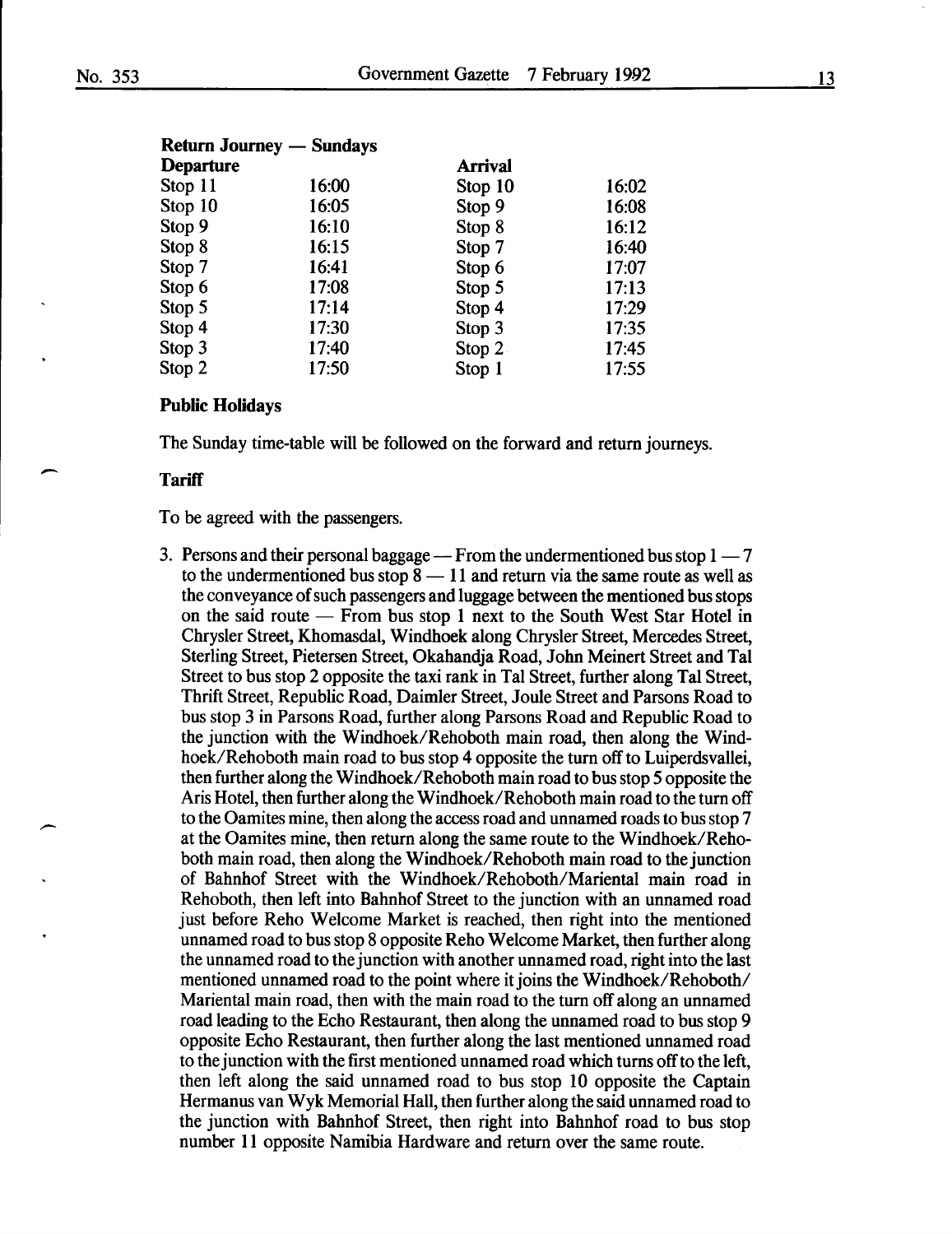ś,

| <b>Time-table — Daily</b> |  |
|---------------------------|--|
|---------------------------|--|

| <b>Forward Journey</b>        |       |                |       |
|-------------------------------|-------|----------------|-------|
| <b>Departure</b>              |       | <b>Arrival</b> |       |
| Stop 1                        | 10:00 | Stop 2         | 10:10 |
| Stop 2                        | 10:20 | Stop 3         | 10:25 |
| Stop 3                        | 10:30 | Stop 4         | 10:35 |
| Stop 4                        | 10:36 | Stop 5         | 10:51 |
| Stop 5                        | 10:52 | Stop 6         | 10:57 |
| Stop 6                        | 10:58 | Stop 7         | 11:28 |
| Stop 7                        | 11:29 | Stop 8         | 11:59 |
| Stop 8                        | 12:00 | Stop 9         | 12:02 |
| Stop 9                        | 12:03 | Stop 10        | 12:05 |
| Stop 10                       | 12:07 | Stop 11        | 12:10 |
| <b>Return Journey — Daily</b> |       |                |       |
| <b>Departure</b>              |       | <b>Arrival</b> |       |
| Stop 11                       | 13:20 | Stop 10        | 13:22 |
| Stop 10                       | 13:25 | Stop 9         | 13:28 |
| Stop 9                        | 13:30 | Stop 8         | 13:32 |
| Stop 8                        | 13:35 | Stop 7         | 14:00 |
| Stop 7                        | 14:01 | Stop 6         | 14:27 |
| Stop 6                        | 14:28 | Stop 5         | 14:33 |
| Stop 5                        | 14:34 | Stop 4         | 14:49 |
| Stop 4                        | 14:50 | Stop 3         | 14:55 |
| Stop 3                        | 15:00 | Stop 2         | 15:05 |
| Stop 2                        | 15:10 | Stop 1         | 15:15 |
|                               |       |                |       |

### **Tariff**

To be agreed with the passengers.

"B"

### Forward Journey

| <b>Departure</b> |       |
|------------------|-------|
| Stop 1           | 15:20 |
| Stop 2           | 15:30 |
| Stop 3           | 15:40 |
| Stop 4           | 15:45 |
| Stop 5           | 15:50 |
| Stop 6           | 15:55 |
| Stop 7           | 16:00 |
| Stop 8           | 16:05 |
| Stop 9           | 16:10 |
| Stop 10          | 16:15 |
| Stop 11          | 16:20 |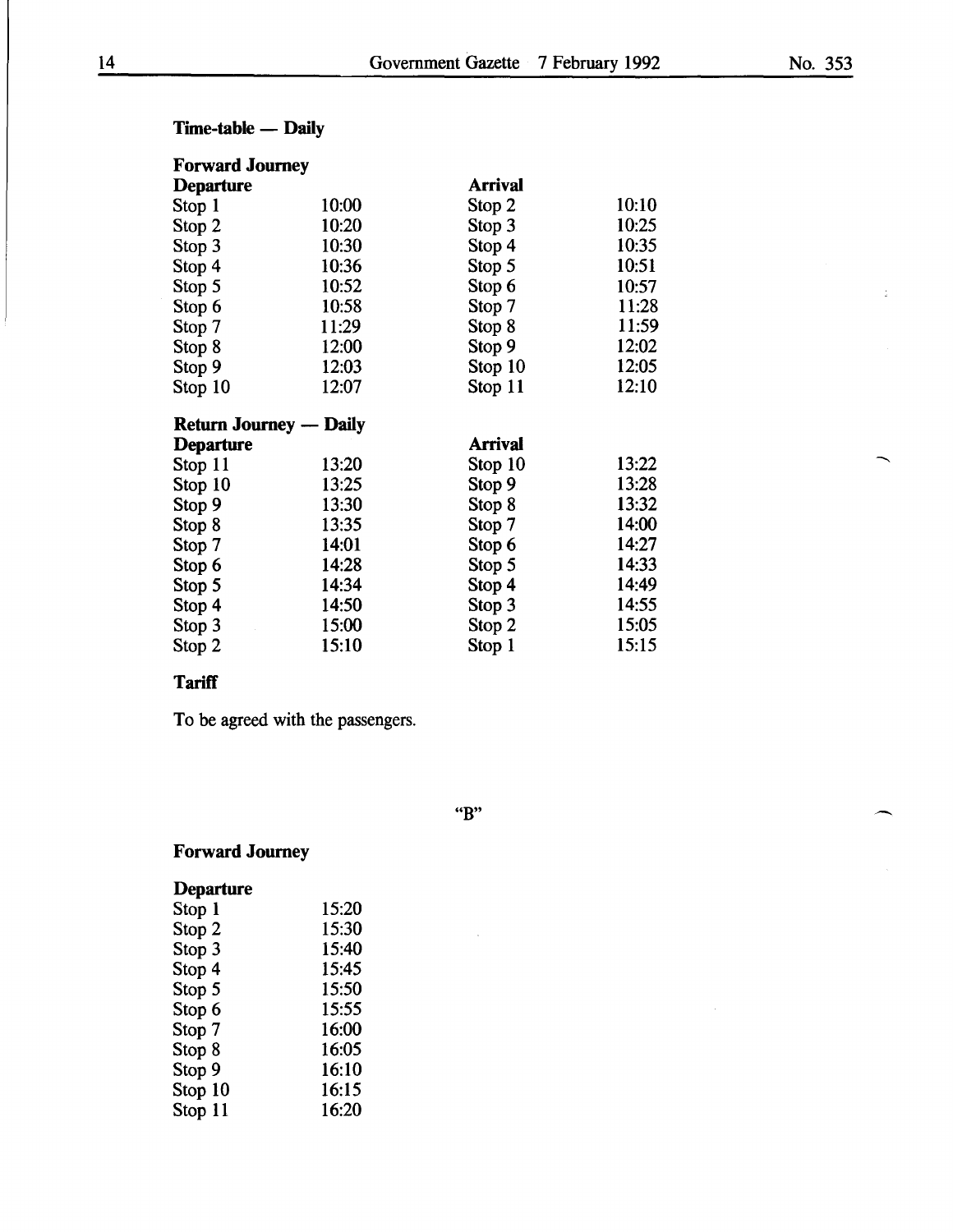$\overline{\phantom{a}}$ 

#### Return Journey - Daily

| <b>Departure</b> |       |
|------------------|-------|
| Stop 11          | 16:25 |
| Stop 10          | 16:30 |
| Stop 9           | 16:35 |
| Stop 8           | 16:40 |
| Stop 7           | 16:45 |
| Stop 6           | 16:50 |
| Stop 5           | 16:55 |
| Stop 4           | 17:00 |
| Stop 3           | 17:05 |
| Stop 2           | 17:10 |
| Stop 1           | 17:15 |

#### **Tariff**

To be agreed with the passengers

#### (1) 14/11/91 91OP758

(2) **HEYMAN M., WINDHOEK**  $-$  New application.<br>(3) Motor car to be acquired 6 Persons

 $(3)$  Motor car

- (4) (a) Taxi-passengers and their personal luggage.
- (5) (a) (i) Within Windhoek municipal area.
- (1) 15/11/91 910P759

|  | (2) HEAVY TRANSPORT & PLANT HIRE (NAM) (PTY) LTD., |  |  |  |
|--|----------------------------------------------------|--|--|--|
|  | $WINDHOEK$ — New application.                      |  |  |  |

| $(3)$ S/trailer | to be acquired | 35000 kg |
|-----------------|----------------|----------|
| S/trailer       | to be acquired | 35000 kg |
| S/trailer       | to be acquired | 35000 kg |
| S/trailer       | to be acquired | 35000 kg |
| S/trailer       | to be acquired | 35000 kg |
| S/trailer       | to be acquired | 35000 kg |
|                 |                |          |

- ( 4) (a) Goods all classes.
- (5) (a) (i) From a place on the border of Namibia with a neighbouring country to places situated within Namibia.
	- (ii) From places situated within Namibia to places situated on the border of Namibia with neighbouring countries.
	- (iii) Within the borders of the Republic of Namibia.

 $\sim 10^{11}$   $M_{\rm X,0}$